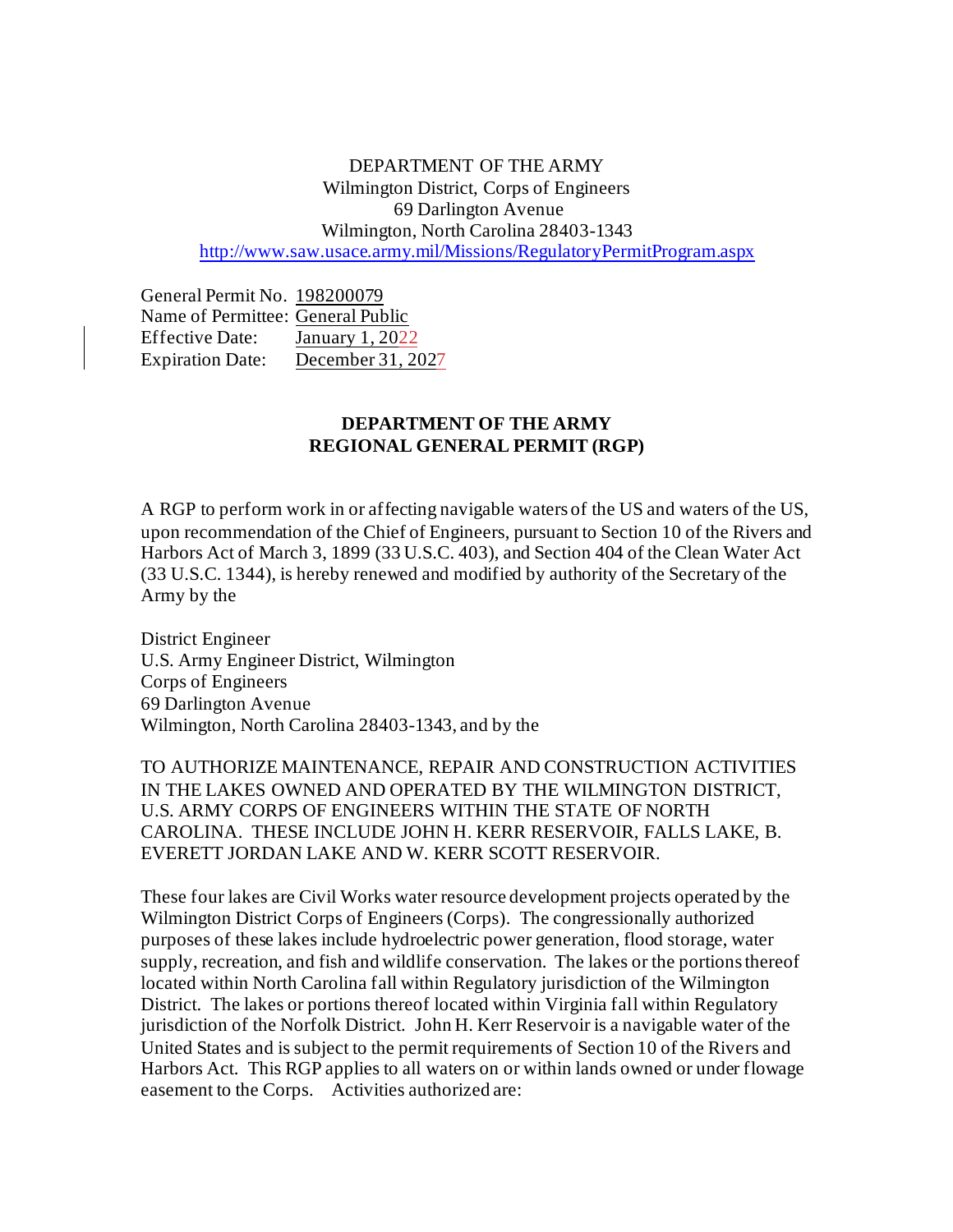- a. Construction of piers, boat ramps, jetties and breakwater structures and installation of dolphins, pilings, and buoys; using commonly acceptable materials such as pressure treated lumber, unsinkable flotation materials, and confined concrete.
- b. Maintenance dredging of accumulated sediments near boat basins and canals/channels where excavated material is placed and retained on high ground provided the total amount of material removed does not exceed 5,000 cubic yards.
- c. Stabilization of eroding shorelines utilizing appropriate bioengineering techniques, construction and backfill of bulkheads, and the placement of riprap material.
- d. Installation of submerged and aerial utility lines provided U.S. Coast Guard requirements for aerial lines are met and pre-project elevation contours are restored.
- e. Maintenance of existing water intake and outfall structures provided all State and Federal required authorizations have been obtained. Construction of new water intake and outfall structures are not authorized under this RGP.
- f. Dredging of accumulated sediments, when lake draw-down allows, with all excavated materials placed and retained on high ground provided the total amount of material removed does not exceed 5,000 cubic yards.

# **Procedures**

a. Anyone wishing to accomplish work under the authority of this RGP must submit a request in writing to the Operations Project Manager (OPM) for the lake where the work would occur. The request should include: 1) name, address, and telephone number of prospective Permittee; 2) lot number, street address, and directions to the project location; 3) location of the proposed project, including a vicinity map; 4) a brief description of the proposed project; 5) a plan view of the proposed project including dimensions, and 6) location, and design, if applicable, of the disposal area for any excavated material. This RGP does not supersede any of the procedures, provisions, or requirements found within the Shoreline Management plans for John H Kerr Lake and W. Kerr Scott Lake.

b. Prior to the commencement of any work, the Permittee must receive written approval from the Operations Project Manager (OPM) and any required Corps real estate documents (license, lease, easement, consent to easement) authorizing work on government property. The OPM may deny requests for use of this RGP based on noncompliance with the Shoreline Management Plan, Master Plan, Operational Management Plan, or any other applicable policy or regulation. The OPM may include any additional conditions and/or restrictions that he or she determines to be appropriate. Failure to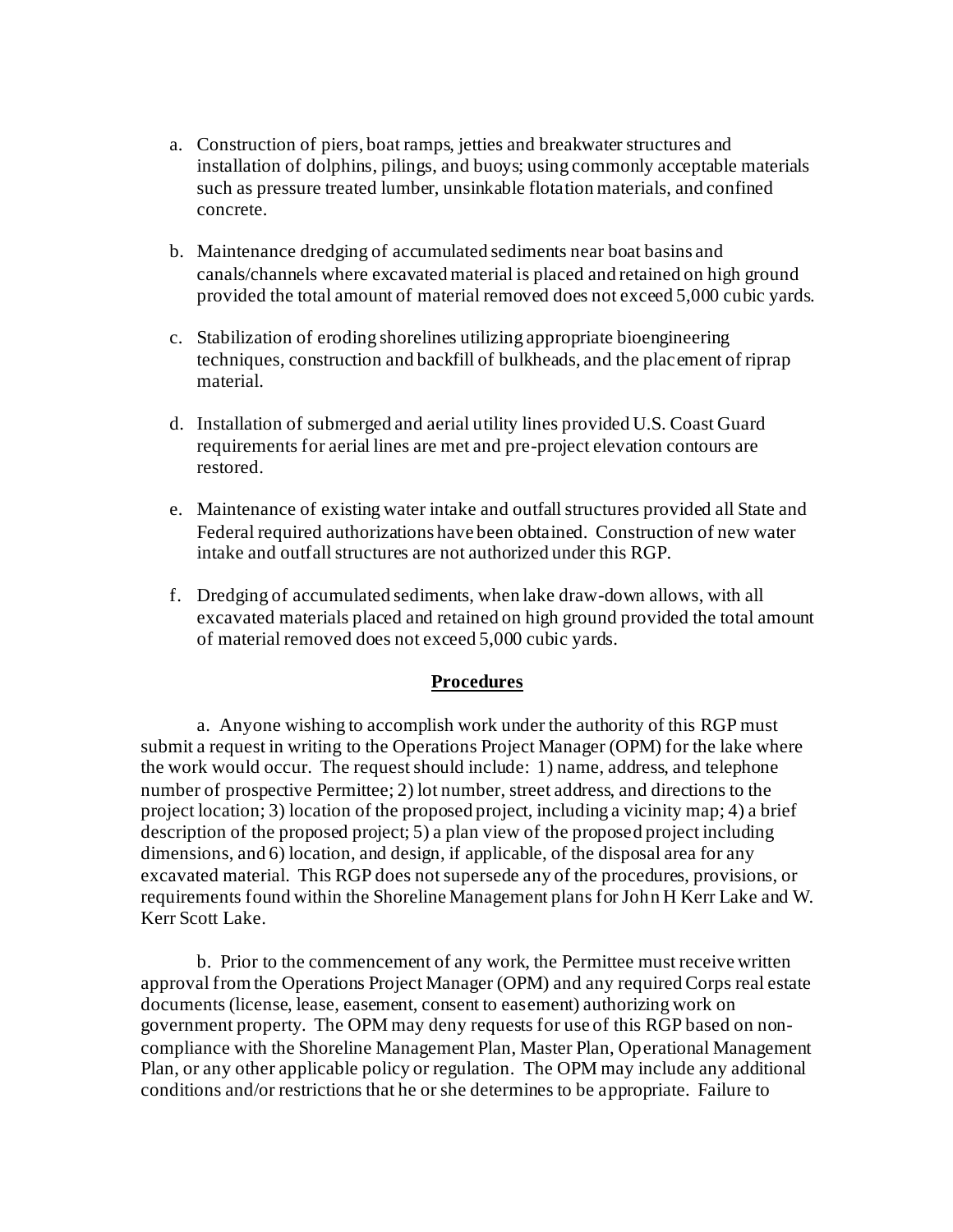comply with the Special and General Conditions contained herein or any conditions and/or restrictions stipulated by the Operations Manager could result in a violation of Federal law and appropriate action by the Office of the U.S. Attorney.

#### **Special Conditions**

#### **1. For construction of piers, and boat ramps**:

a. To be authorized by this RGP, all piers shall be pile-supported. Piles, dolphins, jetties and breakwater structures may be of wood, metal or precast concrete. Breakwater structures will be designed to provide for adequate water circulation landward of the structures.

b. This RGP does not authorize construction across or into any natural or manmade channel or water body in any manner that may adversely affect navigation by the general public.

c. This RGP does not authorize placement of any pier segment or structure further waterward than allowed by the applicable Shoreline Management Plan for the reservoir, when such Plan is in existence.

d. Piers and adjoining platforms, decks, and "L" and "T" sections will not cumulatively exceed the maximum allowable size of such structures identified in the reservoir's shoreline management plan. A pier may be constructed in and over wetland areas to allow access. Such piers shall be attached to the upland at a point landward of ordinary high water. All piers that cross wetland vegetation shall be an open-pile design, up to five (5) feet wide and have minimum elevation of at least four (4) feet between the decking and the wetland substrate. The required 4-foot elevation must be achieved at or above the ordinary high water mark.

e. Wooden jetties will not extend farther than 100 feet waterward of the NWL elevation contours.

f. Wood must be pressure-treated except in areas of boathouses or boat shelters protected from the weather.

g. If the display of lights and signals on the authorized structure is not otherwise provided for by law, such lights and signals as may be prescribed by the U.S. Coast Guard will be installed and maintained by and at the expense of the Permittee.

h. This RGP does not authorize any habitable structure or associated facility for non-water related use.

i. Boat ramps will not exceed 20 feet in width. Multi-lane boat ramps greater than 20 feet in width are not authorized by this RGP. During boat ramp construction and maintenance, no fill or construction material may be placed in wetlands.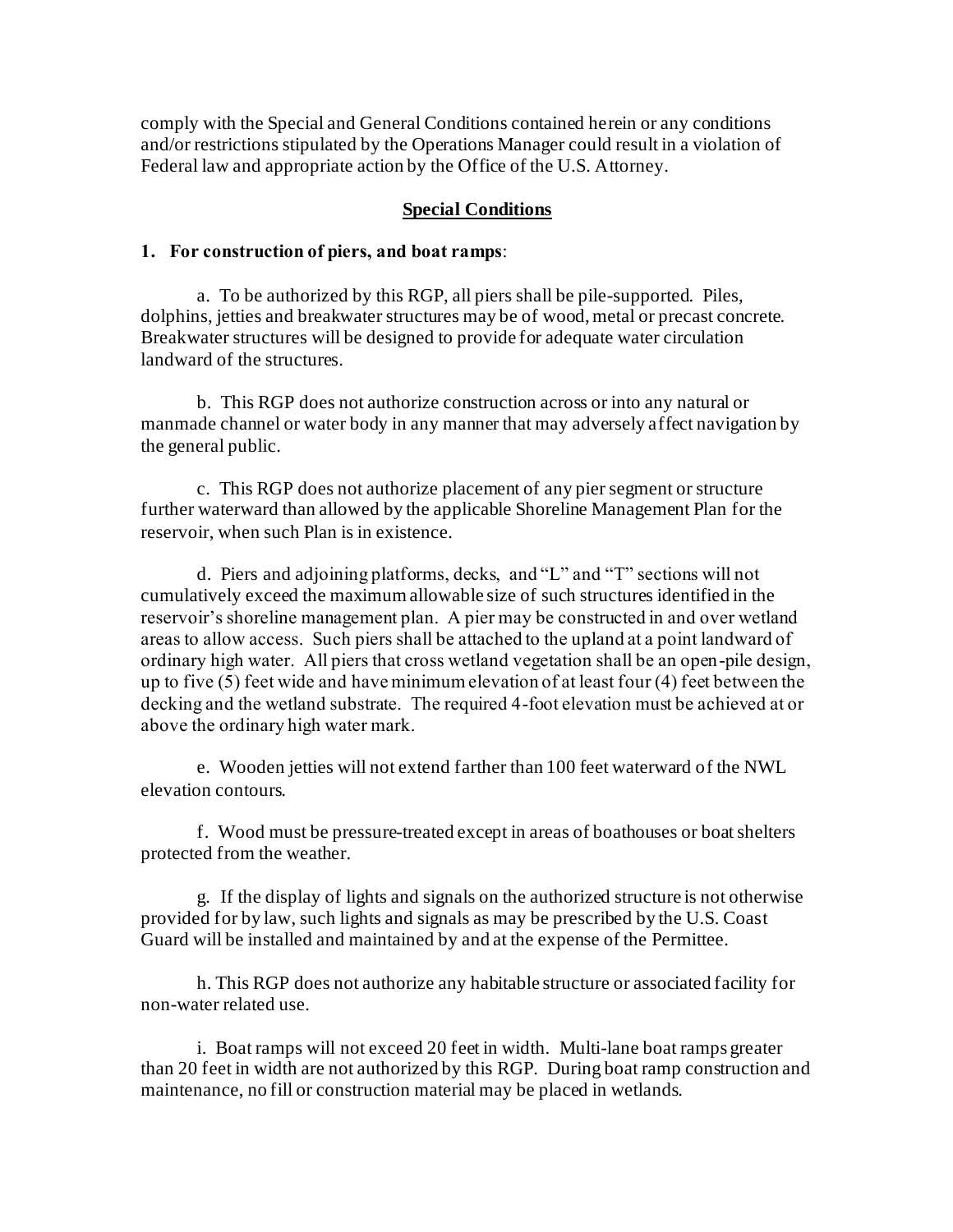j. Excavation associated with boat ramp construction or maintenance is limited to the area necessary for site preparation and all excavated material must be removed to uplands.

k. This RGP does not authorize the installation of fueling facilities on authorized structures.

l. The pouring of concrete for the construction of boat ramps must be accomplished within a temporary cofferdam unless the activity can be performed completely in the dry, such as during lake draw-down periods. The introduction of uncured concrete into surface waters is prohibited. Cofferdams left in place after construction is completed require a Section 10 permit if located in navigable waters of the US.

## **2. For construction of bulkheads and backfill and placement of riprap:**

a. The project must be necessary to combat an existing erosion problem. No material may be placed in excess of the minimum necessary for erosion protection.

b. Where wetlands are present along a shoreline, all shoreline stabilization activities (bio-engineering techniques, construction and backfill of bulkheads, and the placement of riprap material) must be undertaken landward of the wetlands. This RGP does not authorize the discharged of dredged of fill material within wetlands.

c. Bulkhead and riprap alignments will not extend farther waterward than an average distance of two (2) feet, maximum distance of five (5) f eet from the ordinary high water mark and may not extend more than 500 feet along a shoreline.

d. Riprap, if required by the Operations Project Manager, will be placed at the base of all bulkheads and will extend a maximum of three (3) feet waterward on a 2:1 slope. All other fill material will be confined landward of bulkheads.

e. Material placed for shoreline stabilization will not exceed an average of one cubic yard per running foot placed below the plane of the ordinary high water mark. Riprap material must consist of clean rock or masonry materials. The use of metal products, organic materials, petroleum-based materials, or unsightly debris is prohibited.

f. To the maximum extent practicable, discharges must not permanently restrict or impede the passage of normal or expected high flows or cause the relocation of the water.

g. No discharge of dredged or fill material may occur in the proximity of a public water supply intake except where the discharge is for adjacent bank stabilization.

h. Any large woody debris present at the edge of the water shall be left in place or, moved temporarily and replaced after the stabilization work is complete. If large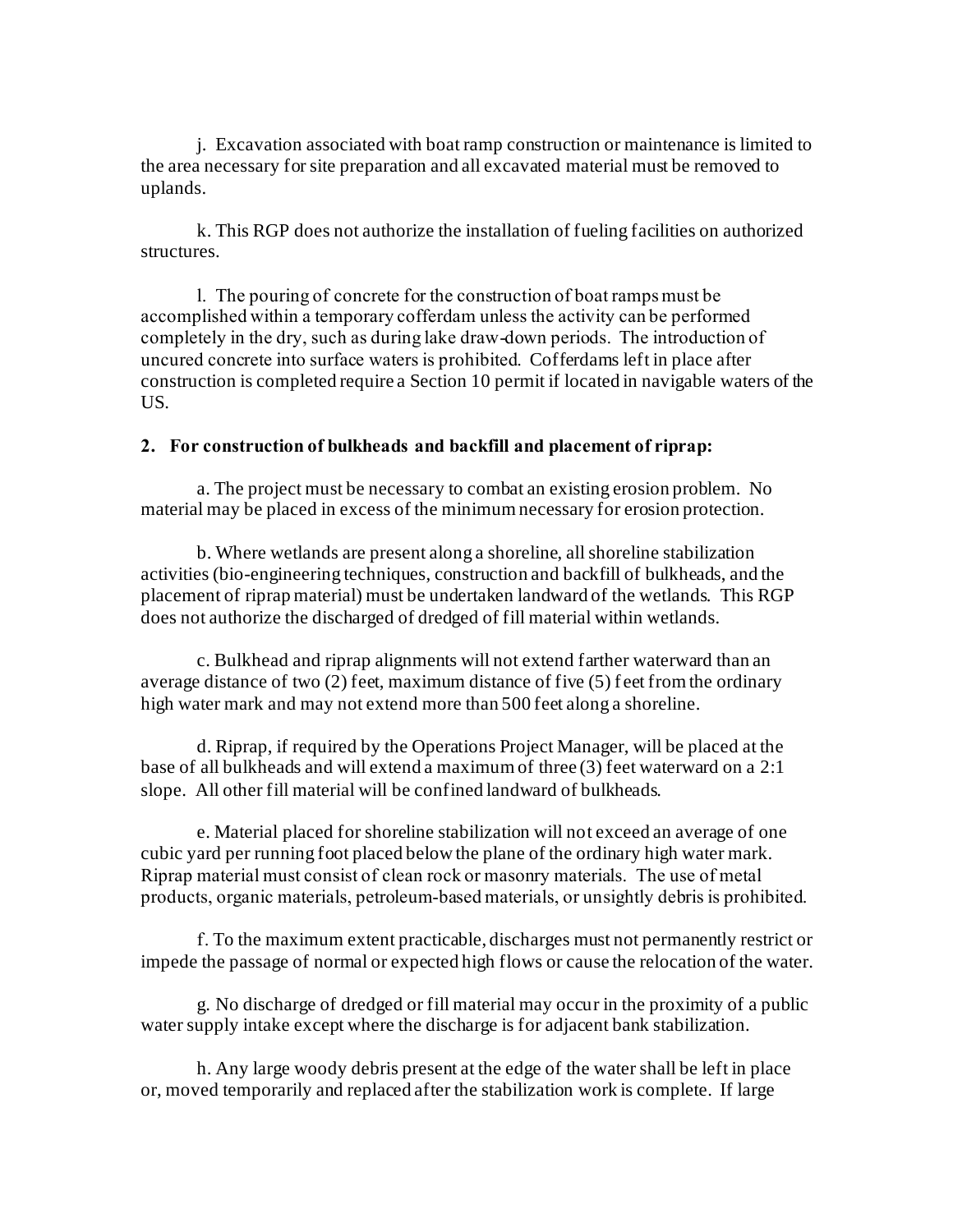woody debris is moved and replaced, the debris must be adequately anchored, of sufficient weight, or installed in a manner that prevents relocation in most wave action or water flow conditions, except for extremely severe storms. Large woody debris is natural wood (trees, limbs and roots) that is greater than 4" in diameter and greater than 6' in length.

## **3. For excavation and dredging:**

a. Excavation for the removal of accumulated sediment from existing basins, access channels and boats slips must not exceed the lesser of the previously authorized depths or controlling depths for ingress/egress. Under no circumstances can the dredged material exceed 5,000 cubic yards. Construction of dead end canals is not permitted under this RGP. Dredging and excavation is prohibited within wetlands or vegetated shallows.

b. To avoid potential impacts to fish spawning areas, excavation activities will not occur during the months of March, April, May, or June of any year.

c. Dredging will be limited to channelward of the ordinary high water mark. Finished depths will not exceed the depth of the receiving waters channelward of the work.

d. All excavated material will be disposed of in approved upland disposal area and confined by adequate dikes or other retaining structures to prevent erosion and sedimentation into adjacent waters or wetlands. The temporary placement or double handling of excavated or fill material waterward of the ordinary high water mark is not authorized.

e. Return water from upland, contained disposal areas must comply with the terms and conditions of the applicable Clean Water Act Section 401 Water Quality Certifications for this RGP and NWP 16 issued by the North Carolina Division of Water Resources.Return water from upland, contained disposal areas must comply with the current Water Quality Certification No. 3888, issued by the North Carolina Division of Water Resources (NCDWR) on March 19, 2012 or the current Water Quality Certification applicable to return water from upland disposal facilities.

# **4. For installation of submerged and aerial power lines and utility lines:**

1. Utility lines consisting of aerial electric power transmission and communications lines crossing navigable waters of the US (which are defined at 33 CFR part 329) must comply with the applicable minimum clearances specified in 33 CFR 322.5(i).

2. The work area authorized by this permit, including temporary and/or permanent fills, will be minimized to the greatest extent practicable. Justification for work corridors exceeding forty (40) feet in width is required and will be based on pipeline diameter and length, size of equipment required to construct the utility line,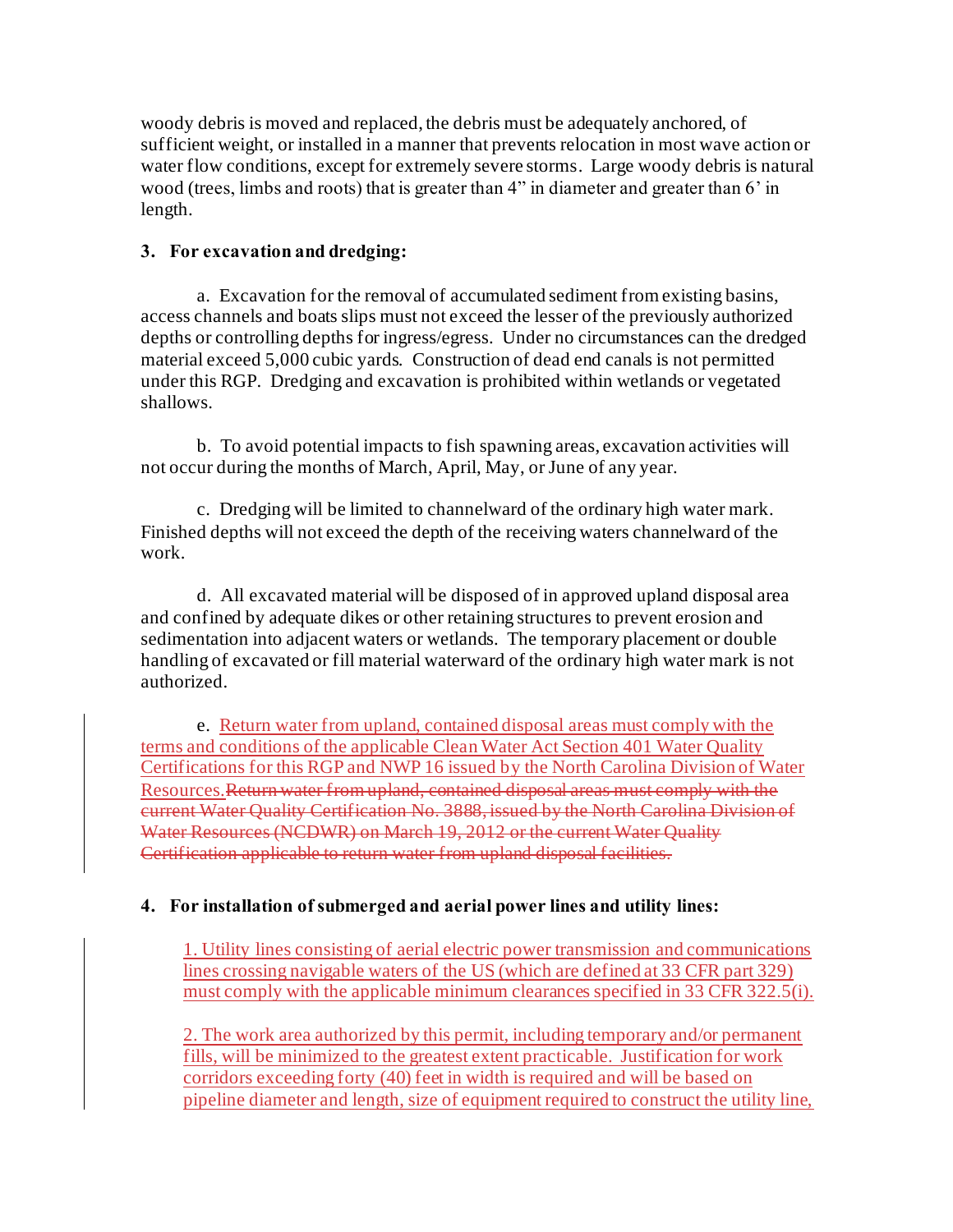and other construction information deemed necessary to support the request. The Permittee is required to provide this information to the Corps with the PCN package.

3. A plan to restore and re-vegetate wetland areas cleared for construction must be submitted with the required PCN. Cleared wetland areas shall be re-vegetated, as appropriate, with species of canopy, shrub, and herbaceous species. The Permittee shall not use fescue grass or any other species identified as invasive or exotic species by the NC Native Plant Society (NCNPS): <https://ncwildflower.org/invasive-exotic-species-list/>.

4. Any permanently maintained corridor along the utility right of way within forested wetlands shall be considered a loss of aquatic function. A compensatory mitigation plan will be required for all such impacts associated with the requested activity if the activity requires a PCN and the cumulative total of permanent conversion of forested wetlands exceeds 0.1 acres, unless the District Engineer determines in writing that either some other form of mitigation would be more environmentally appropriate or the adverse effects of the proposed activity are minimal.

Where permanently maintained corridor within forested wetlands is 0.1 acres or less, the District Engineer may determine, on a case-by-case basis, that compensatory mitigation is required to ensure that the activity results in minimal adverse effects on the aquatic environment.

5. When directional boring or horizontal directional drilling (HDD) under waters of the US, including wetlands, Permittees shall closely monitor the project for hydraulic fracturing or "fracking." Any discharge from hydraulic fracturing or "fracking" into waters of the US, including wetlands, shall be reported to the appropriate Corps Regulatory Field Office within 48 hours. Restoration and/or compensatory mitigation may be required as a result of any unintended discharges.

a. The minimum clearance for aerial power lines will be governed by system voltage as shown below:

| Nominal System     | Minimum Clearance (ft)         |
|--------------------|--------------------------------|
| Voltage, Kilovolts | <b>Above Bridge Clearances</b> |
| 115 and below      | $\overline{20}$                |
| 12Q<br>150         | <del>22</del>                  |
| 161                | 24                             |
| 230<br>$\sqrt{2}$  | <del>26</del>                  |
| 350<br>᠊ᠣᠣ         | $\overline{30}$                |
| 500<br>᠊ᠣᠣ         | 35                             |
| 700                | 42                             |
| ᠇᠊ᠣᠥ<br>750 765    | <u> 15</u>                     |
| 7 J J J J J        |                                |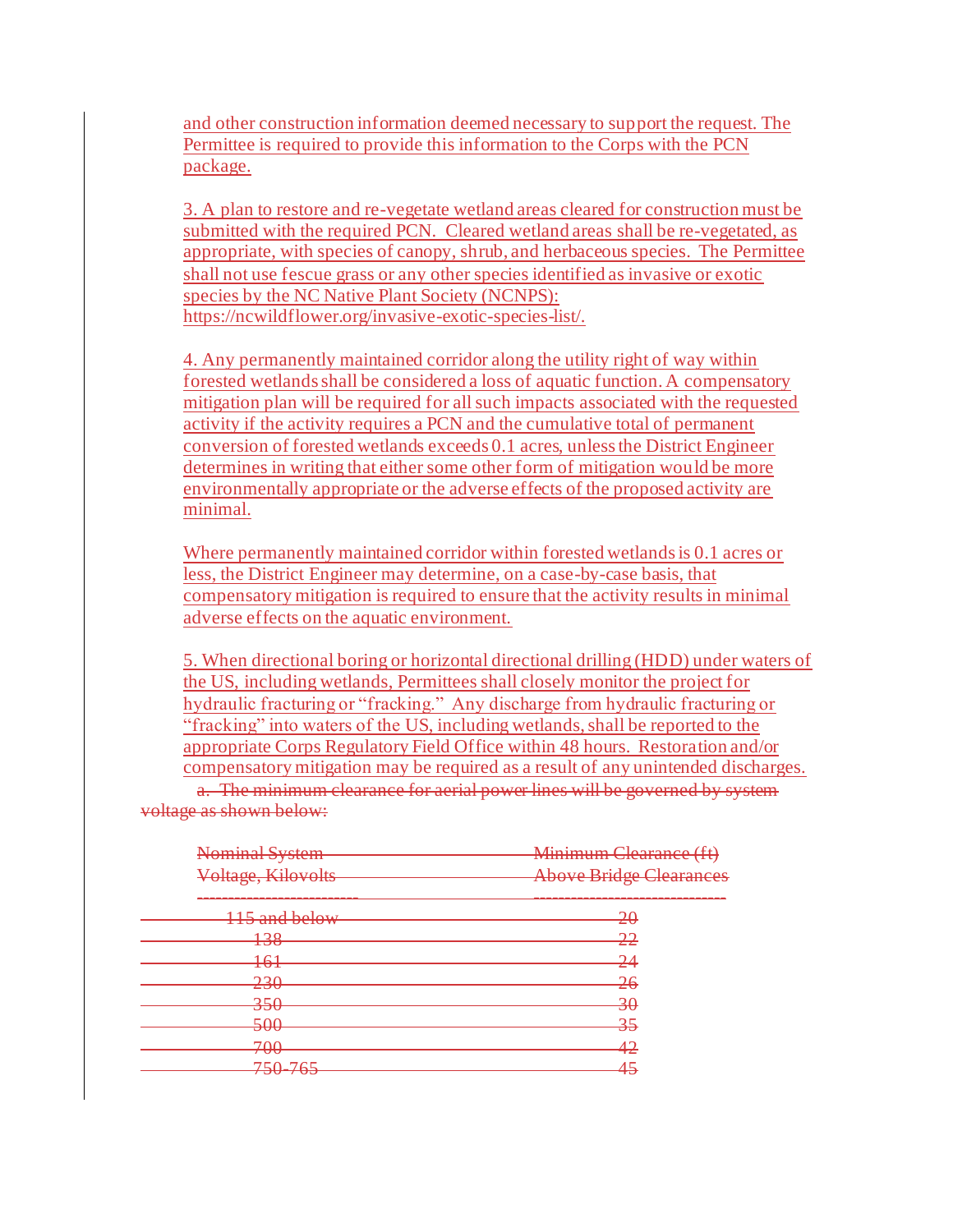Clearances are based on the low point of the line under conditions that produce the maximum sag considering temperature, load, wind, length, Clearances for communication lines, stream gauging cables, ferry cables es will be a minimum of ten (10) feet above clearances. conditions of Nationwide Permit

b. If the Permittee must obtain an easement, license, lease or consent to easement for access to or across utility company, private or government property, such permissions must be obtained prior to commencement of work.

c. If the permitted work is on lands subject to an easement in favor of the United States for the maintenance and operation of the lake , the Permittee will remove such structures and improvements at their own expense in the event that, in the judgement of the U.S. Army Corps of Engineers acting on behalf of the United States, the lands are needed at any time for any purpose within the scope of the easement. All construction within the easement, either temporary or permanent, must be in compliance with the terms and conditions of the applicable easement estate.

## **General Conditions**

a. Except as authorized by this RGP or any Corps approved modification to this RGP, no excavation, fill or mechanized land-clearing activities shall take place within waters or wetlands, at any time in the construction or maintenance of this project. This RGP does not authorize temporary placement or double handling of excavated or fill material within waters or wetlands outside the permitted area. This prohibition applies to all borrow and fill activities connected with this project.

b. Authorization under this RGP does not obviate the need to obtain other federal, state, or local authorizations.

c. All work authorized by this RGP must comply with the terms and conditions of the applicable Clean Water Act Section 401 Water Quality Certification for this RGP issued by the North Carolina Division of Water Resources or the Virginia Division of Water Quality.

d. The Permittee shall employ all sedimentation and erosion control measures necessary to prevent an increase in sedimentation or turbidity within waters and wetlands outside the permit area. This shall include, but is not limited to, the immediate installation of silt fencing or similar appropriate devices around all areas subject to soil disturbance or the movement of earthen fill, and the immediate stabilization of all disturbed areas. Additionally, the project must remain in full compliance with all aspects of the Sedimentation Pollution Control Act of 1973 (North Carolina General Statutes Chapter 113A Article 4).

e. The activities authorized by this RGP must not interfere with the public's right to free navigation on all navigable waters of the US. No attempt will be made by the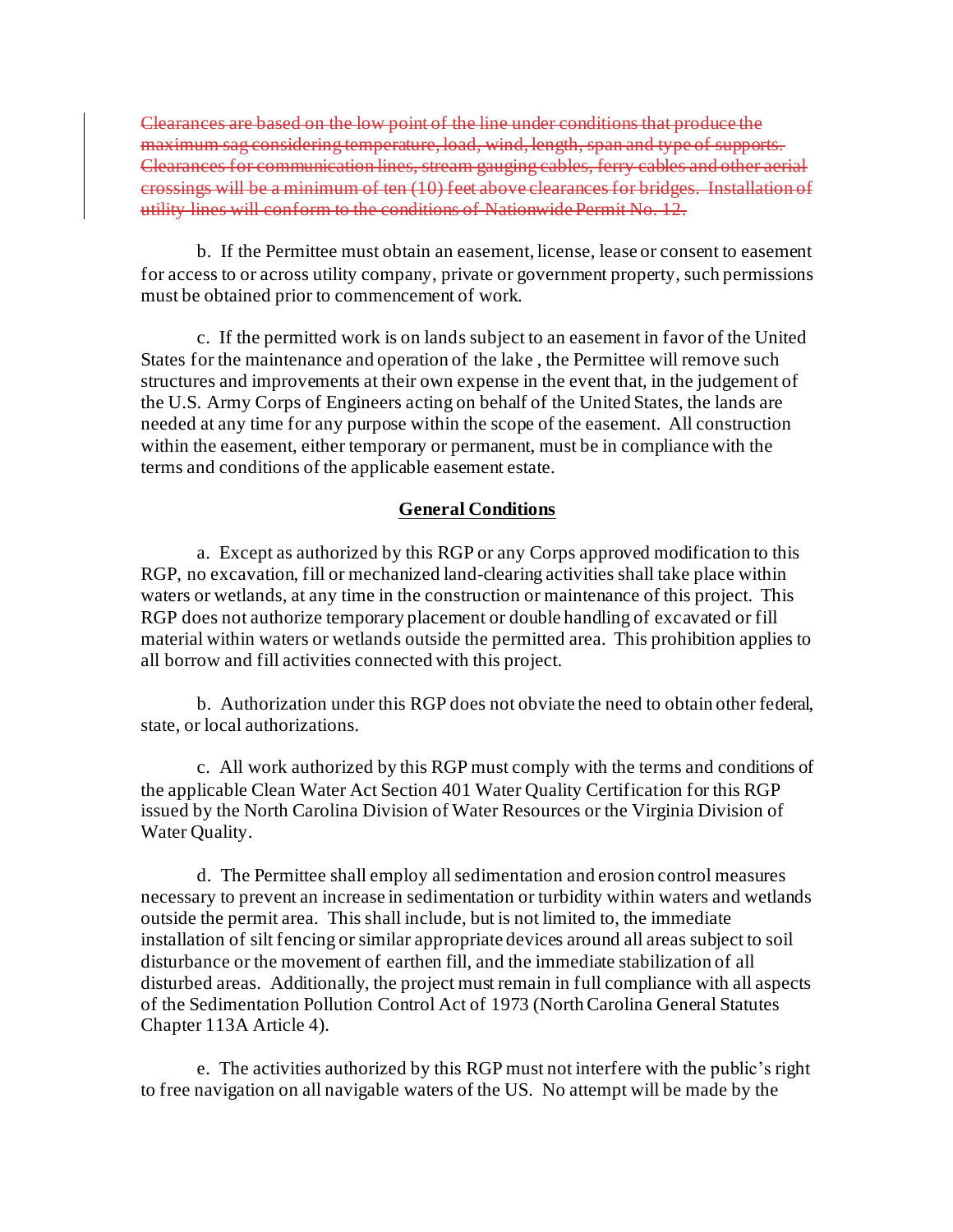Permittee to prevent the full and free use by the public of all navigable waters at or adjacent to the authorized work for a reason other than safety.

f. The Permittee understands and agrees that, if future operations by the United States require the removal, relocation, or other alteration, of the structure or work herein authorized, or if, in the opinion of the Secretary of the Army or his/her authorized representative, said structure or work shall cause unreasonable obstruction to the free navigation of the navigable waters, the Permittee will be required, upon due notice from the Corps of Engineers, to remove, relocate, or alter the structural work or obstructions caused thereby, without expense to the United States. No claim shall be made against the United States on account of any such removal or alteration.

g. The Permittee, upon receipt of a notice of revocation of the permit for the verified individual activity, may apply for an individual permit, or will, without expense to the United States and in such time and manner as the Secretary of the Army or his/her authorized representative may direct, restore the affected water of the United States to its former conditions.

h. The Permittee will allow the U.S. Army Corps of Engineers Wilmington District Engineer or his/her representative to inspect the authorized activity at any time deemed necessary to assure that the activity is being performed or maintained in strict accordance with the Special and General Conditions of this RGP.

i. This RGP does not authorize any activity that would conflict with a federal project's congressionally authorized purposes, established limitations or restrictions, or limit an agency's ability to conduct necessary operation and maintenance functions. Per Section 14 of the Rivers and Harbors Act of 1899, as amended (33 U.S.C. 408), no project that has the potential to take possession of or make use of for any purpose, or build upon, alter, deface, destroy, move, injure, or obstruct a federally constructed work or project, including, but not limited to, levees, dams, jettys, navigation channels, borrow areas, dredged material disposal sites, flood control projects, etc., shall be permitted unless the project has been reviewed and approved by the appropriate Corps approval authority.

j. This RGP does not grant any property rights or exclusive privileges.

k. This RGP does not authorize any injury to the property or rights of others.

l. This RGP does not authorize the interference with any existing or proposed federal project.

m. In issuing this RGP, the Federal Government does not assume any liability for the following:

(1) Damages to the permitted project or uses thereof as a result of other permitted or unpermitted activities or from natural causes.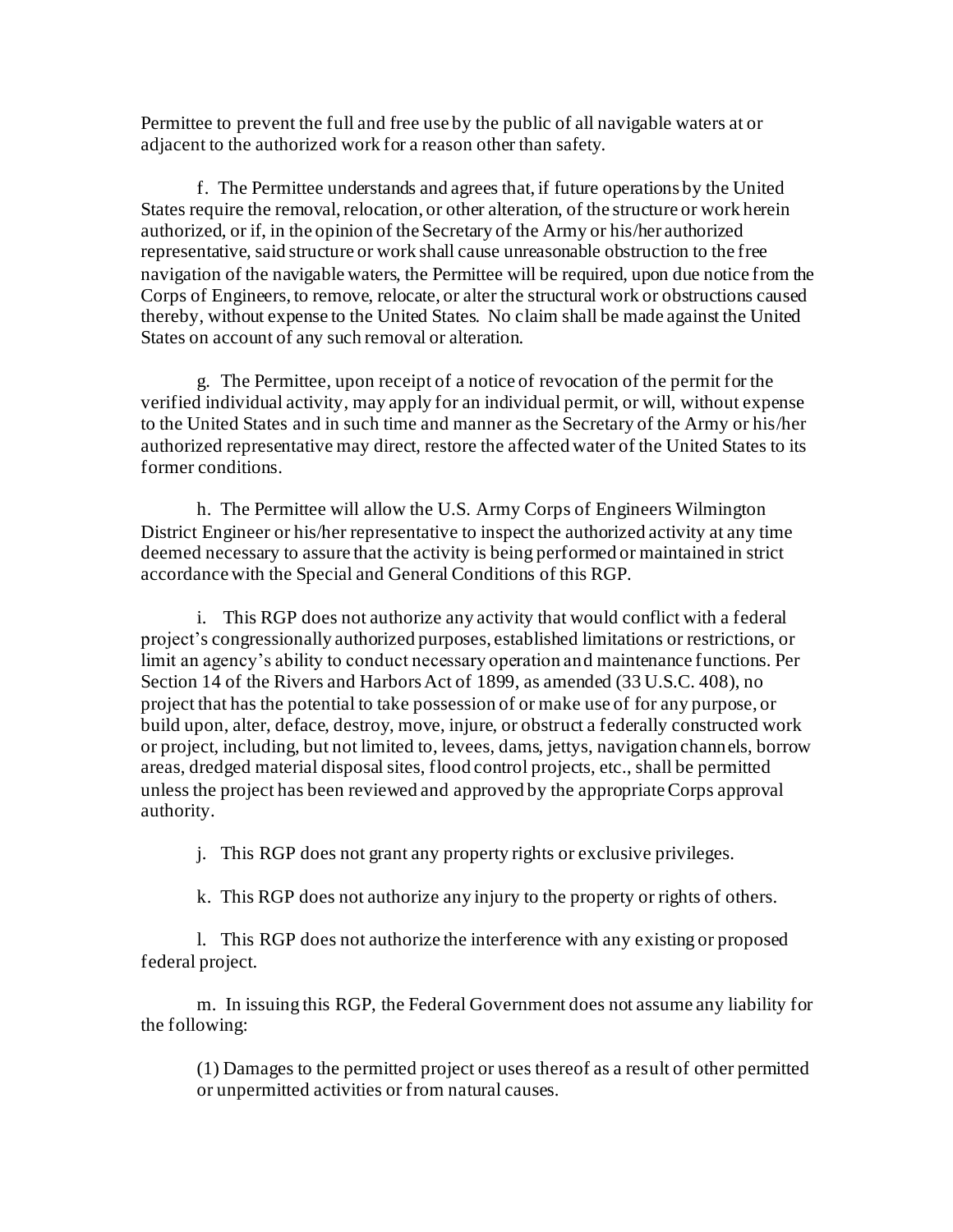(2) Damages to the permitted project or uses thereof as a result of current or future activities undertaken by or on behalf of the United States in the public interest.

(3) Damages to persons, property, or to other permitted or unpermitted activities or structures caused by the activity authorized by this RGP.

(4) Design or construction deficiencies associated with the permitted work.

(5) Damage claims associated with any future modification, suspension, or revocation of this RGP.

n. Authorization provided by this RGP may be modified, suspended or revoked in whole or in part if the U.S. Army Corps of Engineers Wilmington District Engineer, acting for the Secretary of the Army, determines that such action would be in the best public interest. The term of this RGP shall be five (5) years unless subject to modification, suspension or revocation. Any modification, suspension or revocation of this authorization will not be the basis for any claim for damages against the United States Government.

o. No activity may occur in a component of the National Wild and Scenic Rivers System, or in a river officially designated by Congress as a "study river" for possible inclusion in the system while the river is in an official study status, unless the appropriate Federal agency with direct management responsibility for such river, has determined in writing that the proposed activity will not adversely affect the Wild and Scenic designation or study status. Information on Wild and Scenic Rivers may be obtained from the appropriate Federal land management agency responsible for the designated Wild and Scenic River or "study river" (e.g., National Park Service, U.S. Forest Service, etc.)

p. In cases where the Wilmington District Engineer determines that the activity may affect properties listed, or eligible for listing, in the National Register of Historic Places and its codified regulations, the National Historic Preservation Amendment Acts of 1980 and 1992, the Abandoned Shipwreck Act of 1987 and the Native American Graves Protection and Repatriation Act, the activity is not authorized, until the requirements of Section 106 of the National Historic Preservation Act (NHPA) have been satisfied. Permittees must submit the information described in Procedure "a" to the appropriate Corps Regulatory field office if any properties subject to the above criteria may be affected by the proposed project. The Permittee may not begin work until notified by the Corps Regulatory office that the requirements of the NHPA have been satisfied and that the activity is authorized.

q. If you discover any previously unknown historic, cultural or archeological remains and artifacts while accomplishing the activity authorized by this RGP, you must immediately notify the Wilmington District engineer of what you have found, and to the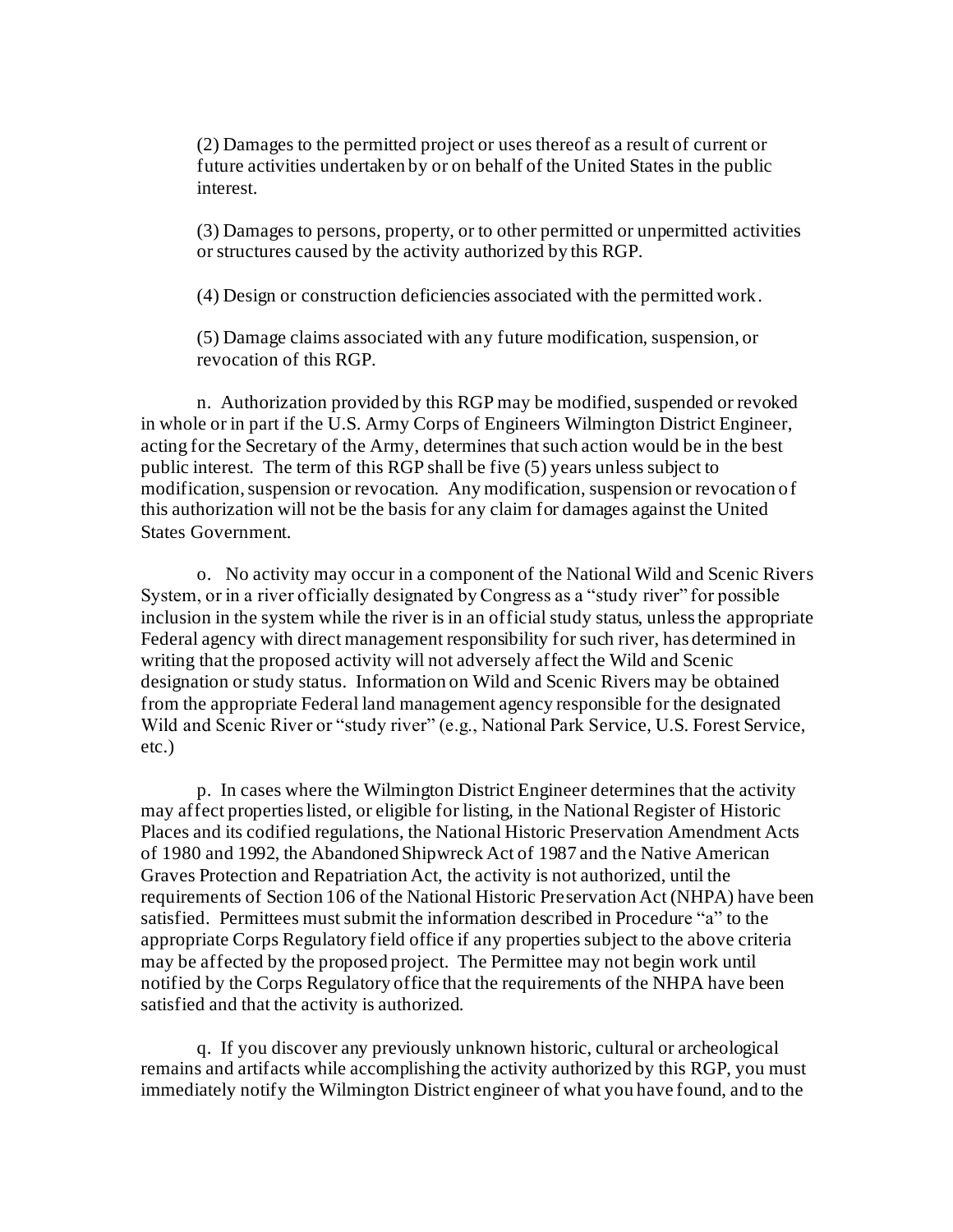maximum extent practicable, avoid construction activities that may affect the remains and artifacts until the required coordination has been completed. The Wilmington District Engineer will initiate the Federal, tribal and state coordination required to determine if the items or remains warrant a recovery effort or if the site is eligible for listing in the National Register of Historic Places.

r. No activity is authorized under this RGP which is likely to directly or indirectly jeopardize the continued existence of a threatened or endangered species or a species proposed for such designation, as identified under the Federal Endangered Species Act (ESA), or which will directly or indirectly destroy or adversely modify the critical habitat of such species. No activity is authorized under any RGP which "may affect" a listed species or critical habitat, unless Section 7 consultation addressing the effects of the proposed activity has been completed\*. Information on threatened and endangered species and their critical habitat can be obtained directly from the Corps field offices, the USFWS field offices or at the following web addresses[: http://www.fws.gov/](http://www.fws.gov/) or<http://www.fws.gov/ipac/> o[r http://www.noaa.gov/fisheries.html](http://www.noaa.gov/fisheries.html). Permittees must submit the information described in Procedure "a" to the appropriate Corps Regulatory field office if any properties subject to the above criteria may be affected by the proposed project. Permittees may not begin work until notified by the Corps Regulatory office that the requirements of the ESA have been satisfied and that the activity is authorized.

\*Note - Section 7 consultation has been completed for the Northern long-eared bat and the Permittee will only have to notify the district engineer if the project meets the criteria described in General Condition "s".

s. The Wilmington District, U.S. Army Corps of Engineers has consulted with the United States Fish and Wildlife Service (USFWS) in regards to the threatened Northern long-eared bat (NLEB) (*Myotis septentrionalis*) and Standard Local Operating Procedures for Endangered Species (SLOPES) have been approved by the Corps and the USFWS. This condition concerns effects to the NLEB only and does not address effects to other federally listed species and/or federally designated critical habitat.

A.Procedures when the Corps is the lead federal\* agency for a project:

The Permittee must comply with (1) and (2) below when:

• the project is located in the western 41 counties of North Carolina, to include non-federal aid North Carolina Department of Transportation (NCDOT) projects, OR;

• the project is located in the 59 eastern counties of North Carolina and is a non-NCDOT project.

\*Generally, if a project is located on private property or on non-federal land, and the project is not being funded by a federal entity, the Corps will be the lead federal agency due to the requirement to obtain Department of the Army authorization to impact waters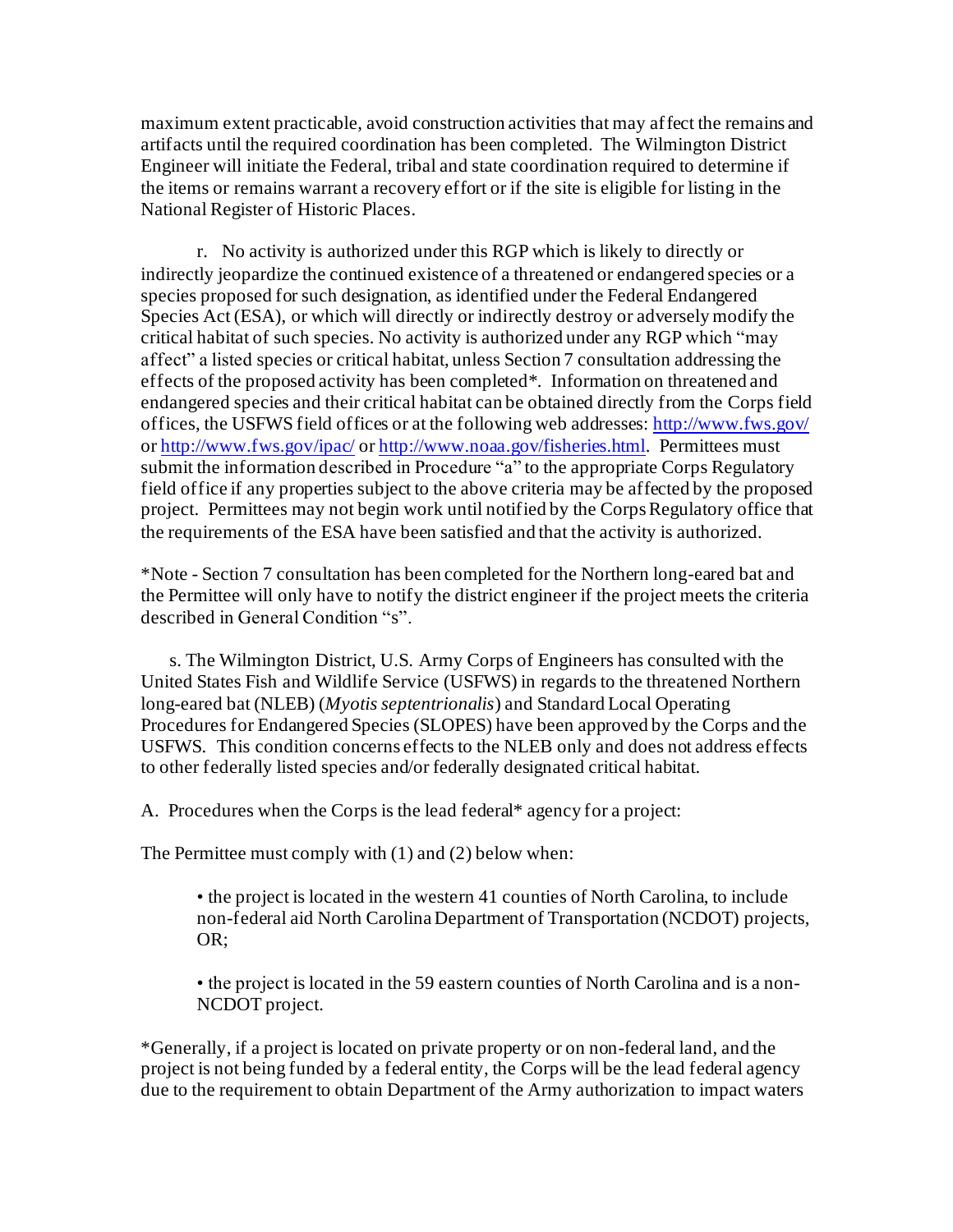of the US. If the project is located on federal land, contact the Corps to determine the lead federal agency.

(1) A Permittee using an RGP must check to see if their project is located in the range of the NLEB by using the following website:

<http://www.fws.gov/midwest/endangered/mammals/nleb/pdf/WNSZone.pdf>. If the project is within the range of the NLEB, or if the project includes percussive activities (e.g., blasting, pile driving, etc.), the Permittee is then required to check the appropriate website in the paragraph below to discover if their project:

- is located in a 12-digit Hydrologic Unit Code area ("red HUC" shown as red areas on the map), AND/OR;
- involves percussive activities within 0.25 mile of a red HUC.

Red HUC maps - for the western 41 counties in NC (covered by the Asheville Ecological Services Field Office), check the project location against the electronic maps found at:

[http://www.fws.gov/asheville/htmls/project\\_review/NLEB\\_in\\_WNC.html](http://www.fws.gov/asheville/htmls/project_review/NLEB_in_WNC.html). For the eastern 59 counties in NC (covered by the Raleigh Ecological Services Field Office), check the project location against the electronic maps found at: [https://www.fws.gov/raleigh/NLEB\\_RFO.html](https://www.fws.gov/raleigh/NLEB_RFO.html).

 $(2)$  A Permittee must submit a PCN to the District Engineer, and receive written verification from the District Engineer, prior to commencing the activity, if the activity will involve any of the following:

- tree clearing/removal and/or, construction/installation of wind turbines in a red HUC, AND/OR;
- bridge removal or maintenance, unless the bridge has been inspected and there is no evidence of bat use, (applies anywhere in the range of the NLEB), AND/OR:
- percussive activities in a red HUC, or within 0.25 mile of a red HUC.

The Permittee may proceed with the activity without submitting a PCN to either the Corps or the USFWS, provided the activity complies with all applicable RGP terms and conditions, if the Permittee's review under A.(1) and A.(2) above shows that the project is:

- located outside of a red HUC (and there are no percussive activities), and the activity will NOT include bridge removal or maintenance, unless the bridge has been inspected and there is no evidence of bat use, OR;
- located outside of a red HUC and there are percussive activities, but the percussive activities will not occur within 0.25-mile of a red HUC boundary, and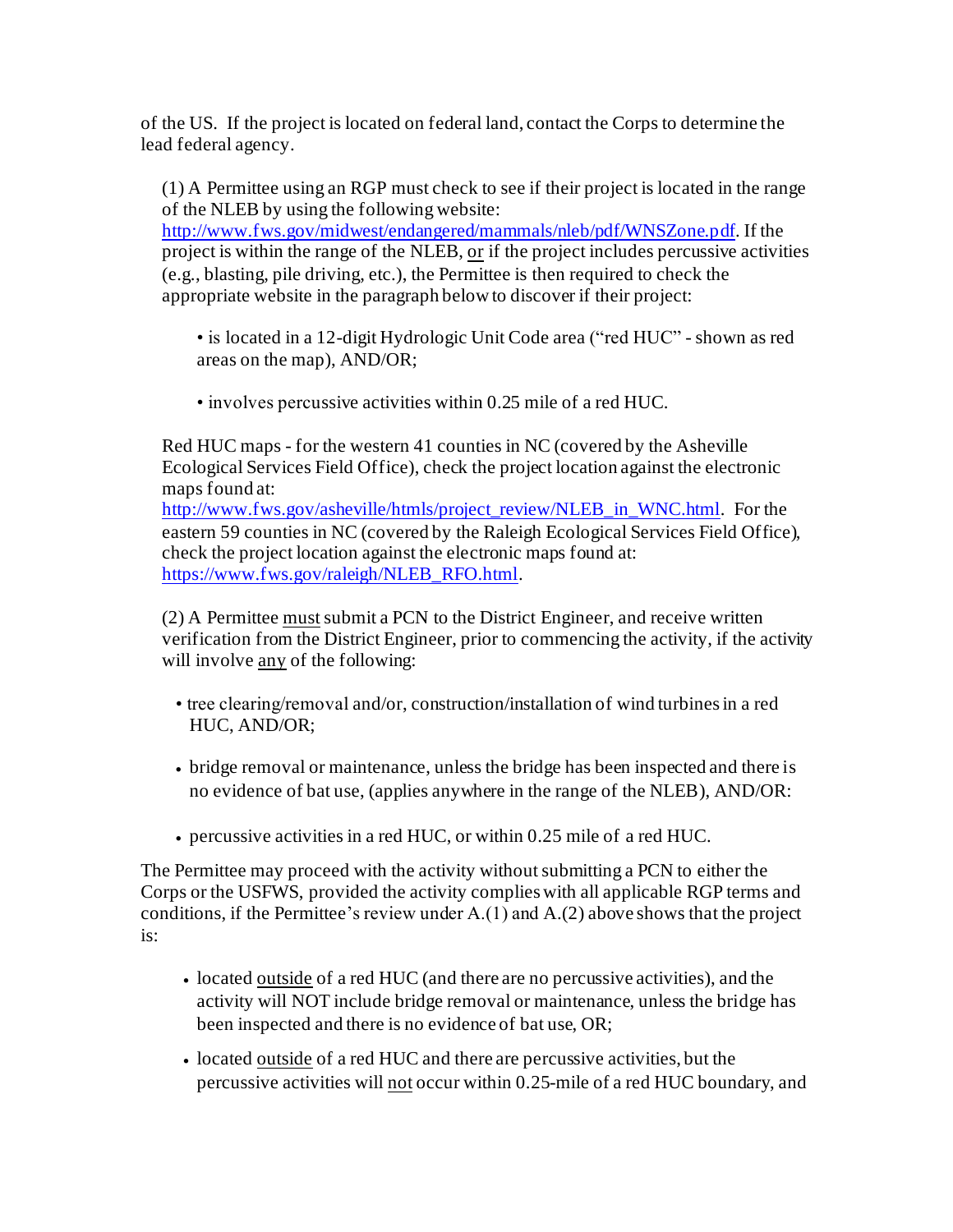the activity will NOT include bridge removal or maintenance, unless the bridge has been inspected and there is no evidence of bat use, OR;

- located in a red HUC, but the activity will NOT include tree clearing/removal; construction/installation of wind turbines; bridge removal or maintenance, unless the bridge has been inspected and there is no evidence of bat use, and/or; any percussive activities.
- B. Procedures when the USACE is not the lead federal agency:

For projects where another federal agency is the lead federal agency - if that other federal agency has completed project-specific ESA Section 7(a)(2) consultation for the NLEB, and has (1) determined that the project would not cause prohibited incidental take of the NLEB, and (2) completed coordination/consultation that is required by the USFWS (per the directions on the respective USFWS office's website), that project may proceed without PCN to either the USACE or the USFWS, provided all General and Regional Permit Conditions are met.

The NLEB SLOPES can be viewed on the USACE website at: [http://www.saw.usace.army.mil/Missions/Regulatory-Permit-Program/Agency-](http://www.saw.usace.army.mil/Missions/Regulatory-Permit-Program/Agency-Coordination/ESA/)[Coordination/ESA/](http://www.saw.usace.army.mil/Missions/Regulatory-Permit-Program/Agency-Coordination/ESA/). Permittees who do not have internet access may contact the USACE at (910) 251-4633.

t. The Wilmington District, USFWS, NCDOT, and the FHWA have conducted programmatic Section 7(a)(2) consultation for a number of federally listed species and designated critical habitat (DCH), and programmatic consultation concerning other federally listed species and/or DCH may occur in the future. The result of completed programmatic consultation is a Programmatic Biological Opinion (PBO) issued by the USFWS. These PBOs contain mandatory terms and conditions to implement the reasonable and prudent measures that are associated with "incidental take" of whichever species or critical habitat is covered by a specific PBO. Authorization under RGPs is conditional upon the Permittee's compliance with all the mandatory terms and conditions associated with incidental take of the applicable PBO (or PBOs), which are incorporated by reference in the RGPs. Failure to comply with the terms and conditions associated with incidental take of an applicable PBO, where a take of the federally listed species occurs, would constitute an unauthorized take by the Permittee, and would also constitute Permittee non-compliance with the authorization under the RGPs. If the terms and conditions of a specific PBO (or PBOs) apply to a project, the Corps will include this/these requirements in any RGP verification that may be issued for a project. For an activity/project that does not require a PCN, the terms and conditions of the applicable PBO(s) also apply to that non-notifying activity/project. The USFWS is the appropriate authority to determine compliance with the terms and conditions of its PBO and the ESA. All PBOs can be found on our website at:

https://www.saw.usace.army.mil/Missions/Regulatory-Permit-Program/Agency-Coordination/ESA/.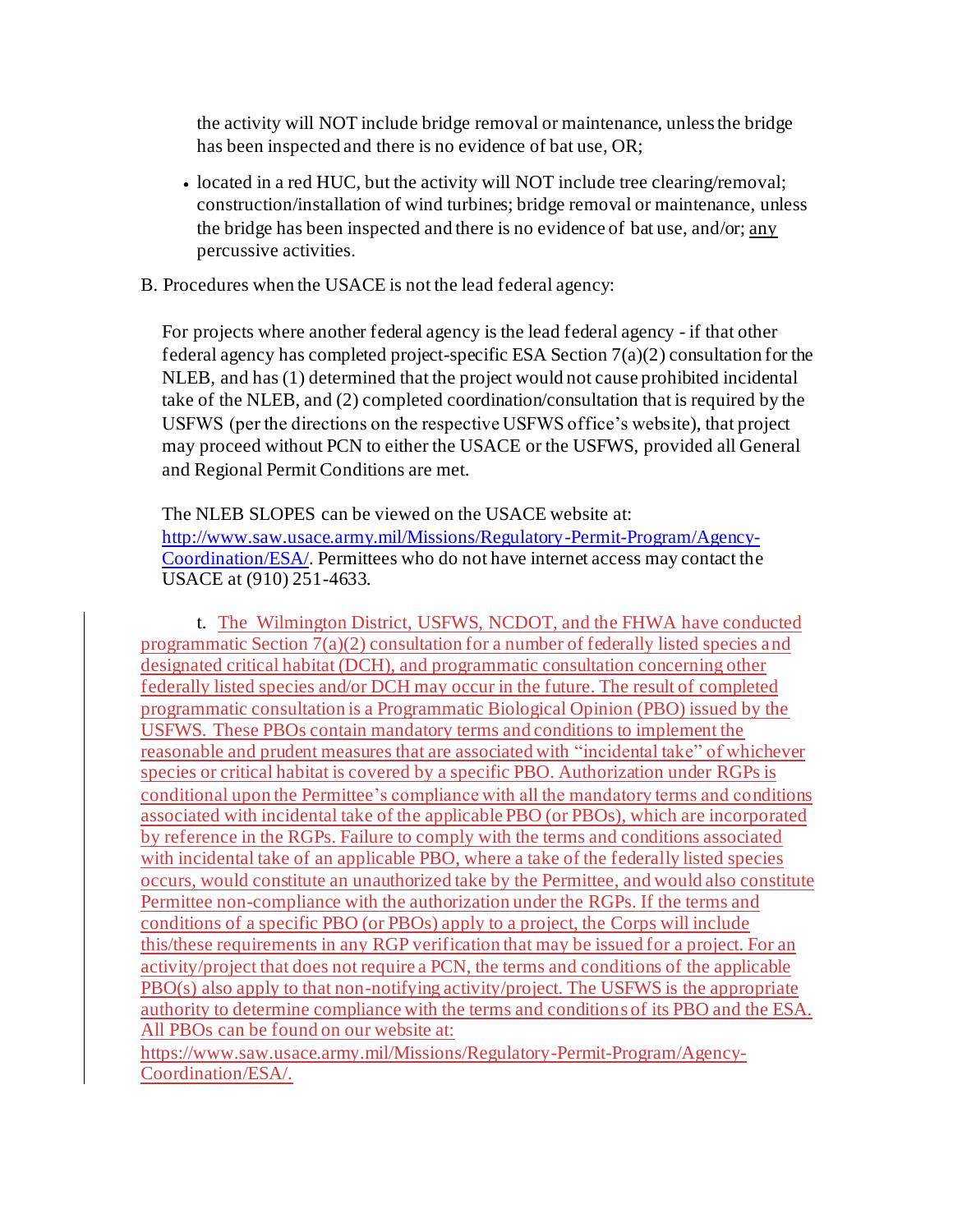u. If the Permittee discovers or observes any live, damaged, injured or dead individual of an endangered or threatened species during construction, the Permittee shall immediately notify the Wilmington District Engineer so that required coordination can be initiated with the U.S. Fish and Wildlife Service and/or National Marine Fisheries Service.

v. Permittees are advised that development activities in or near a floodway may be subject to the National Flood Insurance Program that prohibits any development, including fill, within a floodway that results in any increase in base flood elevations. This RGP does not authorize any activity prohibited by the National Flood Insurance Program.

w. The Permittee must install and maintain, at his/her expense, any signal lights and signals prescribed by the U.S. Coast Guard, through regulations or otherwise, on authorized facilities. For further information, the Permittee should contact Coast Guard Sector North Carolina at (910) 772-2191 or email Coast Guard Fifth District at [cgd5waterways@uscg.mil](mailto:cgd5waterways@uscg.mil).

x. The Permittee must maintain any structure or work authorized by this RGP in good condition and in conformance with the terms and conditions of this RGP. The Permittee is not relieved of this requirement if the Permittee abandons the structure or work. Transfer in fee simple of the work authorized by this RGP will automatically transfer this RGP to the property's new owner, with all of the rights and responsibilities enumerated herein. The Permittee must inform any subsequent owner of all activities undertaken under the authority of this RGP and provide the subsequent owner with a copy of the terms and conditions of this RGP.

y. At his/her sole discretion, any time during the processing cycle, the Wilmington District Engineer may determine that this RGP will not be applicable to a specific proposal. In such case, the procedures for processing an individual permit in accordance with 33 CFR 325 will be available.

z. All fill material placed in waters or wetlands shall be generated from an upland source and will be clean and free of any pollutants except in trace quantities. Metal products, organic materials (including debris from land clearing activities), or unsightly debris will not be used.

aa. Except as authorized by this RGP or any Corps approved modification to this RGP, all excavated material will be disposed of in approved upland disposal areas.

bb. Access roads are not authorized by this RGP.

 cc. Activities which have commenced (i.e., are under construction) or are under contract to commence in reliance upon this RGP will remain authorized provided the activity is completed within twelve months of the date of the RGP's expiration, modification, or revocation. Activities completed under the authorization of this RGP